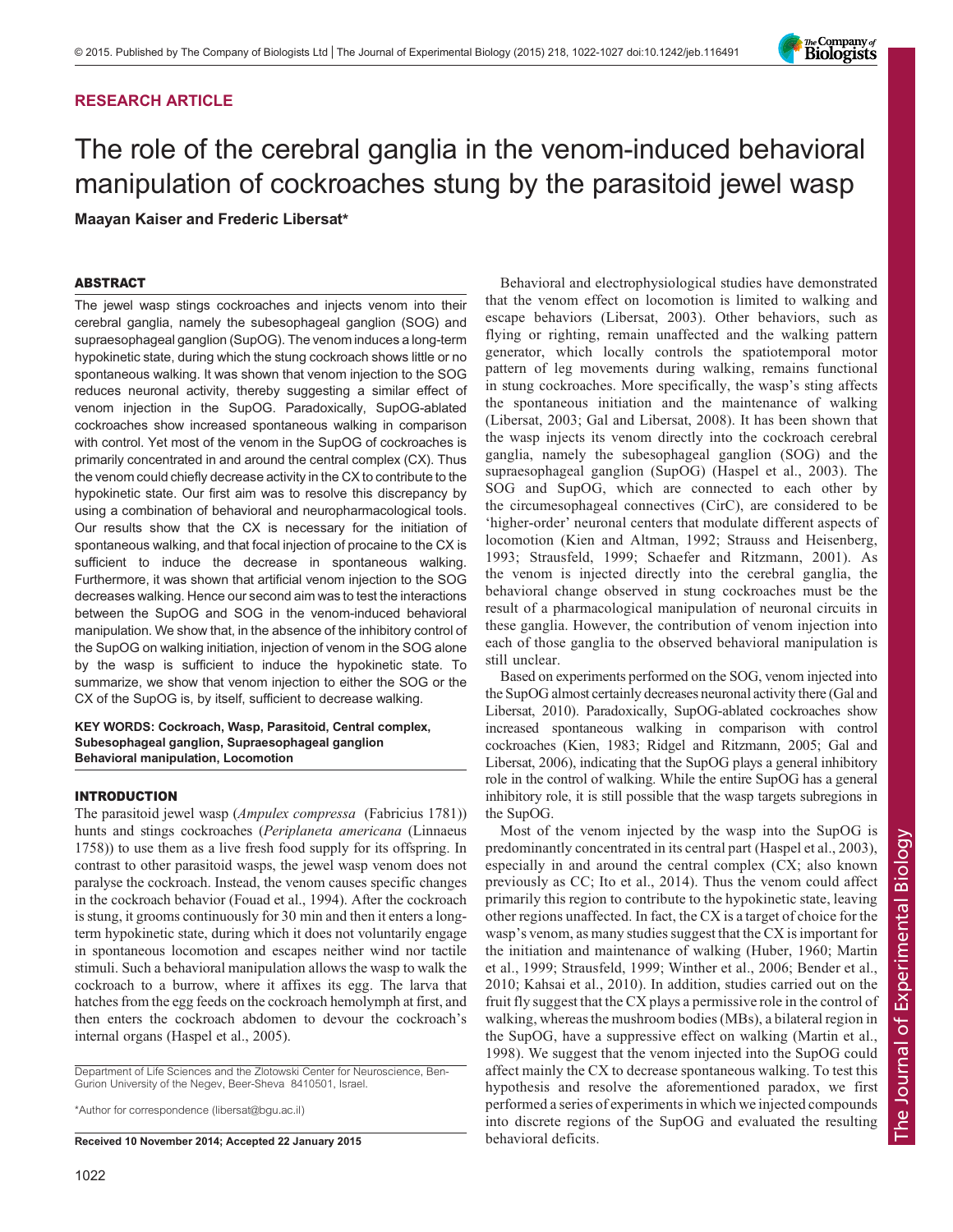<span id="page-1-0"></span>

| <b>List of abbreviations</b> |                              |
|------------------------------|------------------------------|
| <b>CirC</b>                  | circumesophageal connectives |
| CX.                          | central complex              |
| <b>MBs</b>                   | mushroom bodies              |
| SOG                          | subesophageal ganglion       |
| <b>SupOG</b>                 | supraesophageal ganglion     |

The SOG, anatomically, is the second cerebral ganglion, located below and connected to the SupOG through the CirC. A previous study has shown that injection of procaine (a reversible voltage-dependent sodium and potassium channel blocker) into the honey bee brain [\(Devaud et al., 2007](#page-5-0)), or into the SOG of cockroaches [\(Gal and Libersat, 2010\)](#page-5-0) reduces neuronal activity in these ganglia. In the latter, such an injection results in a decrease in spontaneous walking. Likewise, venom injections to the SOG also decrease neuronal activity and, consequently, decrease spontaneous locomotion [\(Gal and Libersat, 2010](#page-5-0)). Thus this study and others show that the SOG exerts a net tonic permissive effect in the control of initiation and maintenance of walking [\(Kien, 1983](#page-5-0); [Johnston et al., 1999;](#page-5-0) [Schaefer and Ritzmann, 2001](#page-5-0)). Hence the second aim of the present study was to examine the contribution of each cerebral ganglion to the manipulation of walking. We therefore performed a series of experiments involving lesions and natural venom injection by wasps into the cerebral ganglia.

Our results show that the CX is predominantly permissive for the initiation of spontaneous walking and that its role in the control of spontaneous walking is antagonistic to that of the MBs. We show that a focal injection of venom or procaine into the CX is sufficient to induce the decrease in spontaneous walking. However, we also show that when the wasp stings a cockroach with a disabled SupOG but a normally functioning SOG, the cockroach shows decreased spontaneous locomotion. Thus venom in each of the two cerebral ganglia is sufficient to induce a decrease in spontaneous walking, as seen in stung hypokinetic cockroaches.



Fig. 1. A procaine injection into the CX decreases spontaneous walking in cockroaches. Spontaneous walking duration is measured in seconds, in 10 min bins, for baseline walking and for a continuous hour after nano-injection treatments. Data points represent means±s.e.m. Data points with the same letter are not significantly different, whereas data points with different letters are significantly different (P<0.05). Asterisks represent significant difference between treated and control groups (\*P<0.05; \*\*P<0.01). N=22 and N=8 cockroaches in control and 'Procaine-CX' groups, respectively.

## RESULTS

# A procaine injection to the CX decreases spontaneous walking

First, to determine the role that the CX plays in the control of spontaneous walking, we focally injected procaine to the CX to reversibly decrease neuronal activity specifically in this region [\(Devaud et al., 2007; Gal and Libersat, 2010; Kathman et al.,](#page-5-0) [2014\)](#page-5-0). Compared with the baseline walking duration, cockroaches that were injected with procaine to the CX walked significantly less, if at all, for 30 min after the injections ( $P<0.05$ ; Fig. 1). After this time period, the walking duration returned to baseline, as expected given the reversible nature of procaine. In addition, compared with control cockroaches, the walking duration was significantly lower in the 'Procaine-CX' cockroaches, especially 20 and 30 min after injections  $(P=0.013)$ and  $P=0.009$ , respectively; Fig. 1). Post-mortem verification of the injection site confirmed that the injections were focused in the central body of the CX (Fig. 2). These results show that procaine injections to the CX have an inhibitory effect on walking.



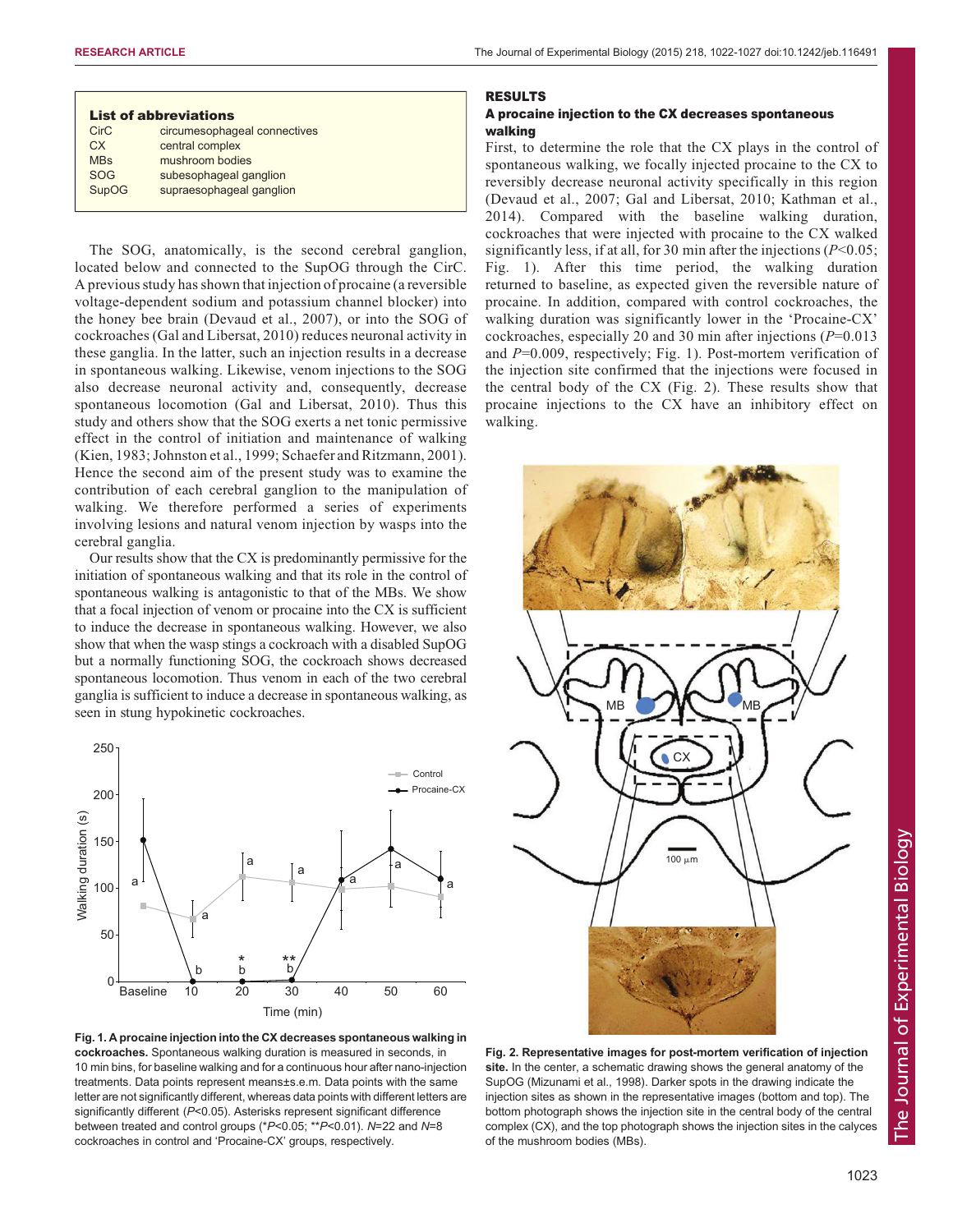<span id="page-2-0"></span>

Fig. 3. A procaine injection into the MBs increases spontaneous walking. Spontaneous walking duration is measured in seconds, in 10 min bins, for baseline walking and for a continuous hour after nano-injection treatments. Data points represent means±s.e.m. Data points with the same letter are not significantly different, whereas data points with different letters are significantly different (P<0.05). Asterisks represent significant difference between treated and control groups (\*\*\*P<0.001). N=22 and N=8 cockroaches in control and 'Procaine-MBs' groups, respectively.

# A procaine injection to the MBs increases spontaneous walking

We then tested the effect of a bilateral procaine injection into the MBs, which are also known to be involved in walking. Compared with baseline walking duration, cockroaches that were injected with procaine to the MBs walked significantly more for 30 min after the injections  $(P<0.005;$  Fig. 3). Likewise, compared with control cockroaches, the walking duration was significantly higher in the 'Procaine-MBs' cockroaches for 30 min after the injection  $(P<0.001$ ; Fig. 3). As expected, the walking duration returned to baseline 30 min following the injections.



Fig. 4. An injection of jewel wasp venom into the CX decreases spontaneous walking. Spontaneous walking duration is measured in seconds, in 10 min bins, for baseline walking and for a continuous hour after nano-injection treatments. Data points represent means±s.e.m. Data points with the same letter are not significantly different, whereas data points with different letters are significantly different (P<0.05). Asterisks represent significant differences between treated and control groups (\*P<0.05, \*\*P<0.01). N=22 and N=8 cockroaches in control and 'Venom-CX' groups, respectively.

Post-mortem verification of the injection site confirmed the location of the injections to the MBs (calyces region, [Fig. 2](#page-1-0)). These results show that the procaine injections to MBs have an opposite effect to procaine injections to CX, and that these two regions in the SupOG appear to have antagonistic roles in the control of initiation of walking.

# A venom injection to the CX decreases spontaneous walking

Most of the venom injected to the SupOG is concentrated in or around the CX. This means that the wasp could target the CX specifically to decrease spontaneous walking in the cockroach. If true, then venom injection to the CX should have a comparable effect to procaine injections to the CX, and should decrease spontaneous walking.

To test our hypothesis, we focally injected freshly milked venom to CX. Compared with the baseline walking duration, cockroaches injected with venom to the CX walked significantly less for the entire duration of the behavioral test  $(P<0.05$ ; Fig. 4). Likewise, compared with control cockroaches, the walking duration was lower in the 'Venom-CX' injected cockroaches throughout the entire duration of behavioral testing  $(P<0.05, 20-60$  min; Fig. 4). Postmortem verification of the injection site confirmed the location of the injections to the central body in the CX (not shown). These results show that venom injection to the CX alone is sufficient to decrease spontaneous walking.

# SupOG-ablated stung cockroaches show decreased spontaneous walking

To examine the contribution of each cerebral ganglion to the drastic effect of the sting on walking, we performed another series of experiments. Although it has been shown that venom injection to the SOG is, in itself, sufficient to decrease spontaneous walking, it is not known if a natural direct injection by the wasp to cockroaches with only SOG will be sufficient to decrease spontaneous walking. If this was the case, the effect of venom in the SOG will need to overcome the increased walking observed previously in SupOGablated cockroaches ([Gal and Libersat, 2006\)](#page-5-0).

To investigate this possibility, we measured spontaneous walking in two groups: 'Crushed CirC-stung' cockroaches and 'Stungcrushed CirC' cockroaches. In the first group, the CirC were crushed before the cockroach was stung whereas in the second group, the



Fig. 5. SupOG-ablated stung cockroaches show decreased spontaneous walking. Spontaneous walking duration is measured in seconds, in 10 min bins, at three time points: baseline (before treatment), 70 min (an hour after the first treatment) and 140 min (an hour the after second treatment). For 'Crushed CirC-stung' cockroaches, the first treatment was crushing the CirC and the second one was stinging by a wasp. For 'Stung-crushed CirC' cockroaches, the first treatment was stinging by a wasp and the second one was crushing the CirC. Data points represent means+s.e.m. Data points with the same letter are not significantly different, whereas data points with different letters are significantly different (P<0.05). Asterisks represents significant difference between treatments (\*\*\*P<0.001). N=8 cockroaches in each treatment.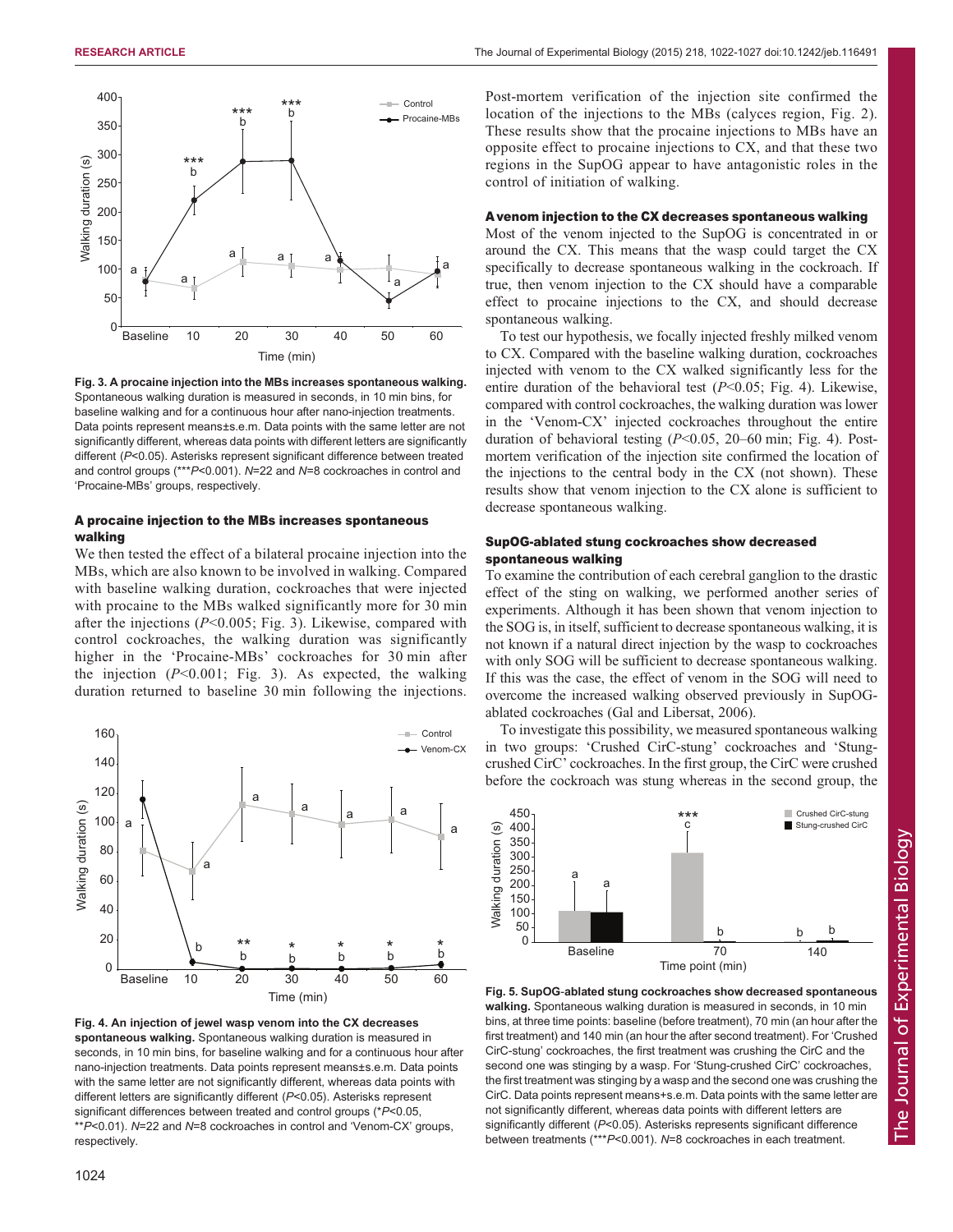CirC were crushed after the cockroach was stung. By crushing the CirC we removed descending inhibitory control of the SupOG on walking [\(Gal and Libersat, 2006](#page-5-0)). We expected that, if venom in the SOG is sufficient to decrease spontaneous walking, then crushing the CirC before or after the sting would not change the effect of the sting and the cockroach will be hypokinetic in either one of the treatments.

As expected, for 'Crushed CirC-stung', there was a significant increase in walking duration after surgery  $(70 \text{ min}, P<0.001; \text{Fig. 5})$ compared with baseline. Following the sting, the walking duration dramatically decreased (140 min,  $P<0.001$ ; [Fig. 5](#page-2-0)), similar to when a wasp stung a normal cockroach ('Stung-crushed CirC', 70 min, P<0.001 compared with baseline; [Fig. 5\)](#page-2-0).

Crushing the CirC after the sting ('Stung-crushed CirC' group) did not affect the walking duration of stung cockroaches as they remained hypokinetic (140 min; [Fig. 5\)](#page-2-0).

These results show that venom injection to the SOG alone is sufficient to induce a decrease in spontaneous walking and to overcome the increased walking of SupOG-ablated cockroaches.

#### **DISCUSSION**

The parasitoid jewel wasp stings cockroaches and injects venom directly into their cerebral ganglia, namely into the SOG and the SupOG ([Haspel et al., 2003](#page-5-0)). While venom or procaine injection into the SOG alone decreases spontaneous walking, venom or procaine injection into the entire SupOG paradoxically increases spontaneous walking ([Gal and Libersat, 2010\)](#page-5-0). Yet the wasp does not inject venom into the entire SupOG but, rather, mostly into a discrete region of the SupOG known as the CX ([Haspel et al., 2003\)](#page-5-0). Hence the goal of the present study was to resolve this paradox by using behavioral, surgical and neuropharmacological methods.

We show here that procaine focally injected into the CX dramatically decreased spontaneous walking in cockroaches; in fact, most cockroaches did not show any spontaneous walking [\(Fig. 1\)](#page-1-0). This clearly indicates that the CX is permissive for the initiation of spontaneous walking. Our result is consistent with work carried out on Drosophila melanogaster, which shows that flies with genetically manipulated neurons or structural mutations of the CX demonstrate shorter activity duration, lower walking speed, decreased levels of locomotory activity and changes in walking time intervals [\(Strauss et al., 1992](#page-5-0); [Strauss](#page-5-0) [and Heisenberg, 1993; Martin et al., 1999; Strauss, 2002](#page-5-0); [Poeck](#page-5-0) [et al., 2008; Kahsai et al., 2010; Pfeiffer and Homberg, 2014\)](#page-5-0). It is also in good agreement with experiments showing that current injection into the CX can elicit walking in crickets [\(Huber, 1960\)](#page-5-0) and cockroaches ([Bender et al., 2010\)](#page-5-0). While most CX units show an increase in their firing rate preceding the initiation of locomotion, some show a decrease indicating that the CX is predominantly permissive in walking ([Guo and Ritzmann, 2013](#page-5-0)). In a recently published study, injection of procaine into the CX of Blaberus discoidalis was performed, to investigate its role in optomotor behavior [\(Kathman et al., 2014](#page-5-0)); the authors found deficits in optomotor behavior after procaine injection but no significant change in general activity (i.e. walking). We can only speculate as to what could account for such a difference. First, it is possible that size matters, as Blaberus CX is much larger then Periplaneta CX. A more convincing argument would be a simple concentration effect. In the present study, we used a high concentration solution of procaine (50% versus 20% and 10% in Kathman's study) and a larger volume of diluted procaine (10 nl in the present study versus 2 nl in Kathman's study). Hence we expect that in the *Blaberus* study, the effect is limited to a

smaller portion of the CX, whereas in the present study the effect results from a more complete inhibition of the entire CX.

While the CX is at least necessary for spontaneous walking, the entire SupOG in general has a suppressive role in the control of walking ([Gal and Libersat, 2006\)](#page-5-0). The cockroach's head ganglia play a major role in initiating and maintaining the walking pattern generated in the thoracic ganglia [\(Kien and Altman, 1992](#page-5-0); [Gal and](#page-5-0) [Libersat, 2006\)](#page-5-0). We have shown previously that the SupOG inhibits walking, whereas the SOG exerts the opposite effect [\(Gal and](#page-5-0) [Libersat, 2006;](#page-5-0) Gal and Libersat, [2010\)](#page-5-0). This suggests the existence of other regions within the SupOG that exert inhibitory control on walking initiation. As already suggested by studies on Drosophila [\(Martin et al., 1998\)](#page-5-0), we hypothesized that this observed suppressive effect of SupOG removal is a result of the inhibitory influence of the MBs on walking. Our results showed that procaine injections into the MBs have the opposite effect on walking to that of injections into the CX. A procaine injection into the MBs reversibly increases spontaneous walking. Our results are in agreement with other studies that suggest that these two major 'higher' brain centers of the SupOG have an antagonistic role in the control of spontaneous walking ([Huber, 1960; Strauss and](#page-5-0) [Heisenberg, 1993](#page-5-0); [Martin et al., 1998](#page-5-0); [Helfrich-Förster et al.,](#page-5-0) [2002; Svidersky and Plotnikova, 2002](#page-5-0)).

As it was shown before that the venom decreases neuronal activity similarly to procaine ([Gal and Libersat, 2010](#page-5-0)), we focally injected venom into the CX to mimic the wasp's venom injection in this discrete region. We show that an accurate venom injection into CX alone is sufficient to decrease spontaneous walking. Thus venom injection by the jewel wasp into SupOG must be fairly accurate in order to have an impact only on the CX, without affecting the MBs, to achieve the desired behavioral manipulation.

Finally, in the present study, we also addressed the role of the venom in each ganglion in the venom-induced hypokinesia. As it not possible to coerce the wasp to sting in the SOG alone and prevent it from stinging in the SupOG, we used the following approaches. We surgically crushed the CirC of normal cockroaches or of cockroaches that were already stung by a wasp, thereby removing the inhibitory input from the SupOG. Those 'Crushed CirC' cockroaches tend to be more active due to the removal of inhibition. When these cockroaches were stung by the wasp, their spontaneous walking significantly decreased, comparably to the effect of the sting in both ganglia of normal cockroaches. Crushing the CirC after the sting did not change the spontaneous walking of the cockroaches as they remained hypokinetic. These experiments show that the venom injection into the SOG is sufficient to decrease spontaneous walking, and that the effect of the venom in the SOG is sufficient to 'override' the effect of the ablation of the SupOG. Thus the jewel wasp injects venom to both cerebral ganglia, while venom injection to either one would be sufficient to cause a decrease in spontaneous walking in the cockroach. It is only possible to speculate about the adaptive significance of such a double venom injection, where one alone would be sufficient to induce hypokinesia. It is possible that the venom injection to both ganglia is a kind of 'insurance policy', in which the wasp maximizes the odds that the cockroach will turn and remains hypokinetic. Indeed, if the wasp were to fail to sting properly in the SupOG, it would still achieve its goal. Similar 'insurance' mechanisms can be found in other venomous organisms, such as the cone snail that produces different types of conotoxins, each of which should, in principle, be sufficient for blocking the neuromuscular junction, ensuring paralysis of the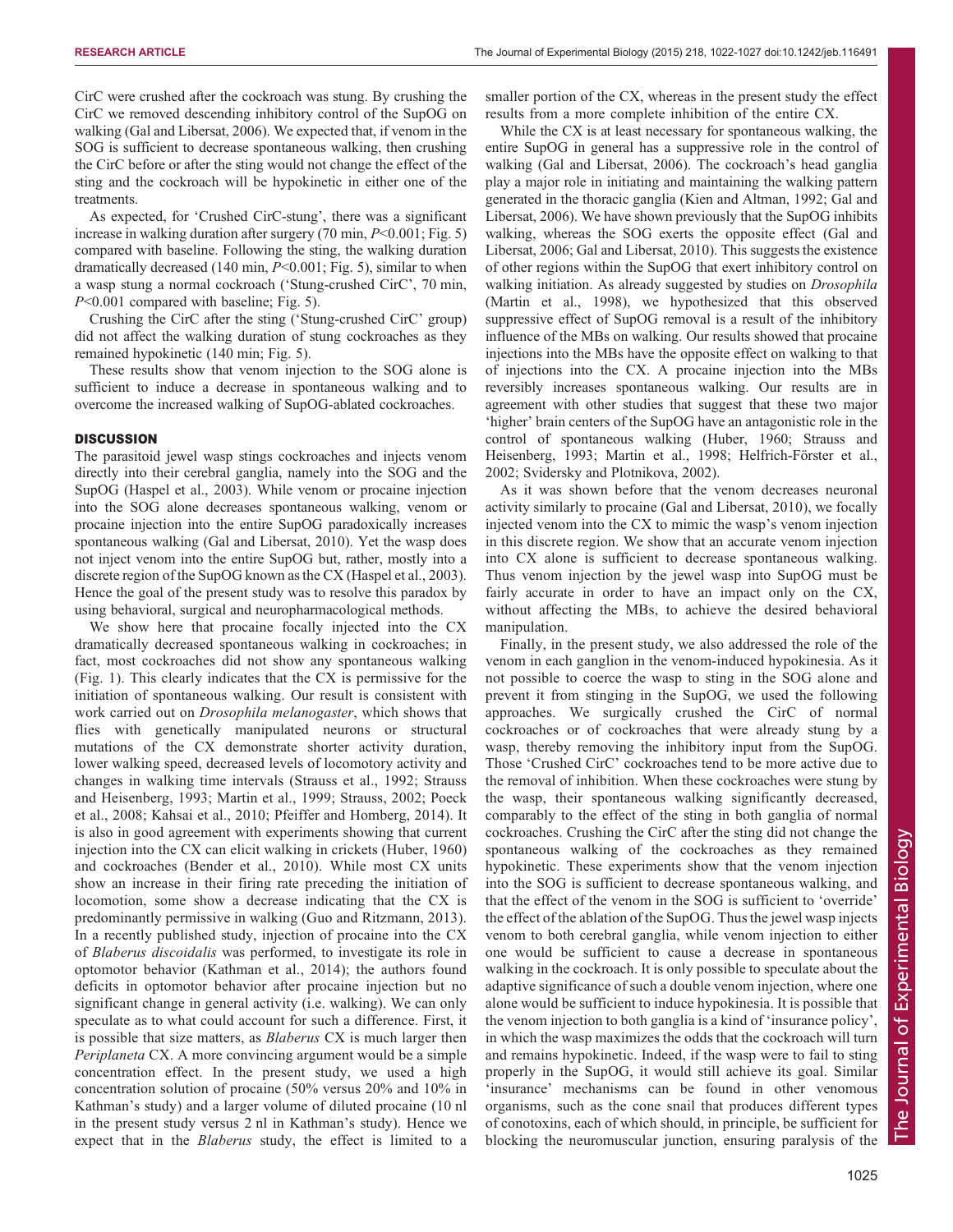prey ([Olivera and Cruz, 2001](#page-5-0)). Another, yet not exclusive, alternative is that the injection into the central portion of the SupOG is involved in other aspects of the manipulation. For instance, an important aspect of the manipulation is the modification of the cockroach's metabolism ([Haspel et al.,](#page-5-0) [2005](#page-5-0)). Venom in the SupOG could slow down the metabolism in the stung cockroach by affecting, directly or indirectly, neuropeptidergic modulation in the CX ([Zornik et al., 1999](#page-5-0); [Nässel, 2002\)](#page-5-0). Another possibility is that the venom in the SupOG is involved in the stereotypic grooming behavior of stung cockroaches. Indeed, injection of dopamine, which is present in the venom [\(Weisel-Eichler et al., 1999\)](#page-5-0), of dopamine agonists [\(Libersat and Gal, 2014](#page-5-0)), or of venom (data not shown) into the central portion of the SupOG induces intense grooming. One caveat to this possibility is that the benefit of the grooming behavior in this parasitic manipulation remains unclear ([Weisel-](#page-5-0)[Eichler et al., 1999\)](#page-5-0).

To summarize, in the present study, we were able to demonstrate the role of different regions in the SupOG in the control of spontaneous walking by using the wasp–cockroach association as a model. We have shown that venom injection into each of the cerebral ganglia is, by itself, sufficient to decrease spontaneous walking, as observed in stung cockroaches. This presumably insures the wasp with an effective and lasting hypokinetic state of its offspring's host. Our work also provides further insights into the interplay between the SupOG and the SOG of insects and their role in the processes of motivation and decision to engage in a behavioral act.

# MATERIALS AND METHODS

## Animals

Ampulex compressa (Hymenoptera: Ampulicidae) wasps and Periplaneta americana cockroaches were reared in crowded colonies under laboratory conditions of 40–60% humidity, 30°C and a 12 h:12 h light:dark cycle. All animals were supplied with water and food (cat chow for cockroaches and honey for wasps) ad libitum.

To obtain stung cockroaches, a single cockroach was introduced to a wasp and the stinging duration was measured to ensure normal stinging behavior ([Fouad et al., 1994](#page-5-0)).

#### Venom milking

Wasps were immobilized by chilling on ice for 5 min and were confined in a small, conical, plastic tube open at both ends. A modified syringe plunger was fitted to one end of the tube and was used to provoke the wasp to sting a small piece of Parafilm held in front of the other end. Venom droplets were collected from the distal side of the Parafilm with a nanovolumetric injector (NVI-570A/V, Medical Systems, Greenvale, NY, USA). From each wasp, approximately 10 nl of crude venom was collected to a glass micropipette containing 10 nl saline.

#### **Pharmacology**

Procaine was freshly prepared and dissolved to a concentration of 500 mg ml−<sup>1</sup> in vehicle containing cockroach saline and 0.1% Janus Green dye. Venom was freshly milked and dissolved 1:1 in cockroach saline containing 0.1% Janus Green dye.

# Injections and surgical procedures General

Prior to the procedures, cockroaches were anesthetized with carbon dioxide and immobilized dorsal side up with modeling clay on a wax platform. A staple-shaped pin was softly pressed against the neck to regulate hemolymph flow to the head during the procedure. A U-shaped incision was then performed to open a small flap between the ocelli. Then, we either injected various compounds in specific regions of the SupOG or performed a surgical crush of the CirC. After the procedure, the cuticular incisions were sealed with wax.

## Procedures

#### Micro-injection

A nanovolumetric injector was used to deliver solutions directly into the CX or MB. Using physical landmarks, a glass needle was inserted into the specific location and the solution was injected. For two groups of cockroaches, we used procaine, a reversible voltage-dependent sodium and potassium channel blocker, which eliminates neuronal activity in the injected area as shown by [Devaud et al. \(Devaud et al., 2007\)](#page-5-0) and by [Gal and](#page-5-0) [Libersat \(Gal and Libersat, 2010\)](#page-5-0). 'Procaine-CX' cockroaches were injected with 10 nl of procaine into the CX; 'Procaine-MB' cockroaches were injected with 20 nl of procaine (bilateral injection) into the MB; and 'Venom-CX' cockroaches were injected with 20 nl of venom diluted in saline into the CX. Control cockroaches were injected with saline containing 0.1% Janus Green dye (10–20 nl) into the CX or MBs. The effect of procaine injection on neuronal activity is known to be restricted to the injection site ([Kathman et al., 2014\)](#page-5-0).

#### Surgical crush of the CirC

Two groups of cockroaches were prepared as follows. For the first group, the CirC were gently crushed at first (carefully, to not cut the connectives and to avoid damage to surrounding tissue) and afterwards the cockroach was introduced to a wasp for a sting ('Crushed CirC-stung'). For the second group, the CirC were crushed after the cockroach was stung by a wasp ('Stung-crushed CirC'). The experimental timeline is explained in 'Behavioral assays' below.

#### Behavioral assays

## Micro-injections

Behavioral assays were performed on freely moving cockroaches in an open-field arena (radius, 30 cm). Spontaneous walking was quantified with a stopwatch in continuous 10 min bins. Baseline walking duration was measured prior to the nano-injections procedure. After the procedure, the cockroach was given 10 min to recover. Then spontaneous walking was again recorded continuously for 1 h.

## Surgical crush of the CirC

Freely moving 'SupOG-ablated' cockroaches in an open-field arena have a tendency to collide with the arena wall and often get turned on their back. This could affect the spontaneous walking measurements. Since 'Crushed CirC' cockroaches were expected to behave similarly to 'SupOG-ablated' cockroaches, behavioral assays were performed on tethered cockroaches walking on an oiled glass plate. In such a fixed position, cockroaches are able to move their legs in short bouts of stationary walking or running. The walking and escape movements are similar to those of free-ranging animals ([Camhi and Levy, 1988](#page-5-0)). Spontaneous walking was measured in 10 min bins at three time points. For both groups, the cockroaches were first tethered and left to acclimate for 20 min. Afterwards, baseline walking duration was measured. Following the baseline measurement, the protocol differed for both groups: for 'Stung-crushed CirC' cockroaches, the second time point (70 min) was an hour after the cockroach was stung by a wasp. After the second time point, the CirC were crushed (see 'Injections and surgical procedures' above) and the third time point (140 min) was an hour afterwards. For 'Crushed CirC-stung' cockroaches, the second time point (70 min) was an hour after the CirC were crushed. After the second time point, the cockroach was stung by a wasp and the third time point (140 min) was an hour afterwards.

#### Statistical analysis

For the different nano-injection treatments, we used a two-way repeated measures ANOVA, with Treatment as the between-subject factor and Time as the within-subject factor, to compare spontaneous walking between different treatment groups  $(N=22, 8, 8, 8, 8)$  and 8 cockroaches in the control, 'Procaine-CX', 'Procaine-MB' and 'Venom-CX' groups, respectively).

For 'Crushed Circ-stung' and 'Stung-crushed CirC' cockroaches, we used a two-way ANOVA with a Student–Newman–Keuls post hoc test to identify differences in time and treatment between the groups  $(N=8$  for each group).